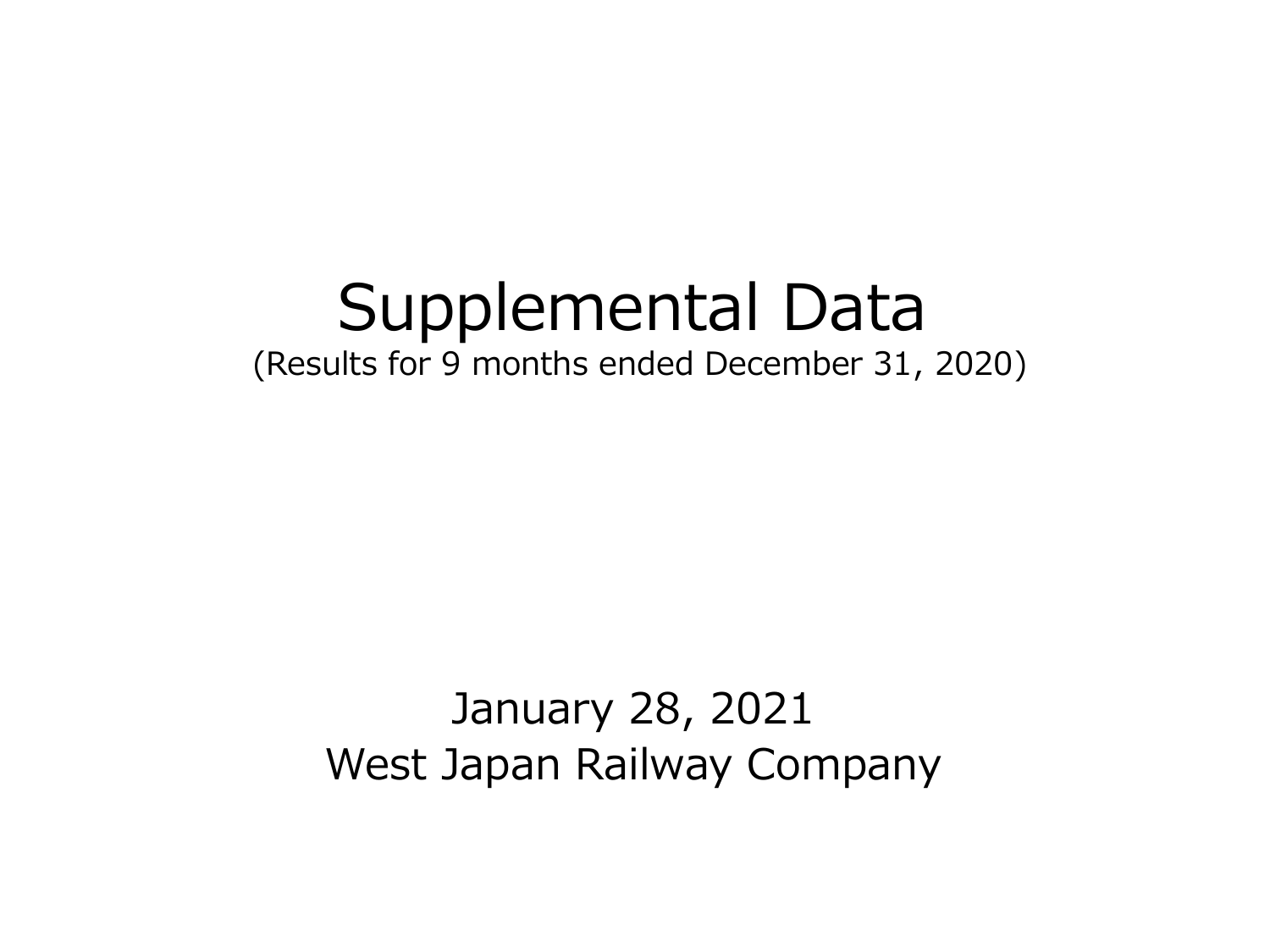

¥Billions

|                                                | 9 months<br>ended | 9 months<br>ended | YoY                              |                          | Results                  | Forecasts<br>FY2021.3 | YoY                              |                          |
|------------------------------------------------|-------------------|-------------------|----------------------------------|--------------------------|--------------------------|-----------------------|----------------------------------|--------------------------|
|                                                | Dec 31, 2019<br>A | Dec 31, 2020<br>B | Increase/<br>(Decrease)<br>$B-A$ | $\%$<br>$B/A-1$          | FY2020.3<br>$\mathsf{C}$ | As of Jan 28*<br>D.   | Increase/<br>(Decrease)<br>$D-C$ | $\frac{0}{0}$<br>$D/C-1$ |
| [Consolidated]                                 |                   |                   |                                  |                          |                          |                       |                                  |                          |
| <b>Operating Revenues</b>                      | 1,151.6           | 645.0             | (506.6)                          | (44.0)                   | 1,508.2                  | 920.0                 | (588.2)                          | (39.0)                   |
| Operating Income (Loss)                        | 191.1             | (175.5)           | (366.7)                          | $\qquad \qquad$          | 160.6                    | (290.0)               | (450.6)                          |                          |
| Recurring Profit (Loss)                        | 180.0             | (189.3)           | (369.3)                          | $\qquad \qquad$          | 148.3                    | (305.0)               | (453.3)                          |                          |
| Profit (Loss) attributable to owners of parent | 117.1             | (161.8)           | (278.9)                          | $\qquad \qquad -$        | 89.3                     | (240.0)               | (329.3)                          |                          |
| [Non-Consolidated]                             |                   |                   |                                  |                          |                          |                       |                                  |                          |
| <b>Operating Revenues</b>                      | 759.1             | 381.3             | (377.7)                          | (49.8)                   | 961.9                    | 530.0                 | (431.9)                          | (44.9)                   |
| <b>Transportation Revenues</b>                 | 680.9             | 315.3             | (365.5)                          | (53.7)                   | 856.8                    | 435.0                 | (421.8)                          | (49.2)                   |
| <b>Operating Expenses</b>                      | 598.6             | 540.5             | (58.0)                           | (9.7)                    | 842.1                    | 790.0                 | (52.1)                           | (6.2)                    |
| Personnel costs                                | 161.1             | 138.7             | (22.4)                           | (13.9)                   | 214.6                    | 209.0                 | (5.6)                            | (2.7)                    |
| Non personnel costs                            | 284.1             | 250.2             | (33.8)                           | (11.9)                   | 424.3                    | 377.0                 | (47.3)                           | (11.2)                   |
| Energy costs                                   | 34.5              | 30.2              | (4.2)                            | (12.4)                   | 45.4                     | 42.0                  | (3.4)                            | (7.7)                    |
| Maintenance costs                              | 103.2             | 98.9              | (4.3)                            | (4.2)                    | 166.4                    | 150.0                 | (16.4)                           | (9.9)                    |
| Miscellaneous costs                            | 146.2             | 121.0             | (25.2)                           | (17.2)                   | 212.4                    | 185.0                 | (27.4)                           | (12.9)                   |
| Depreciation                                   | 101.8             | 103.6             | 1.7                              | 1.8                      | 138.2                    | 142.0                 | 3.7                              | 2.7                      |
| Operating Income (Loss)                        | 160.4             | (159.2)           | (319.6)                          | $\qquad \qquad -$        | 119.7                    | (260.0)               | (379.7)                          |                          |
| Recurring Profit (Loss)                        | 149.2             | (174.1)           | (323.4)                          | $\overline{\phantom{m}}$ | 106.9                    | (275.0)               | (381.9)                          | $\overline{\phantom{0}}$ |
| Net Income (Loss)                              | 100.4             | (130.3)           | (230.7)                          | $\qquad \qquad$          | 73.5                     | (195.0)               | (268.5)                          | $\overline{\phantom{0}}$ |

Note: Figures in bracket ( ) are negative values.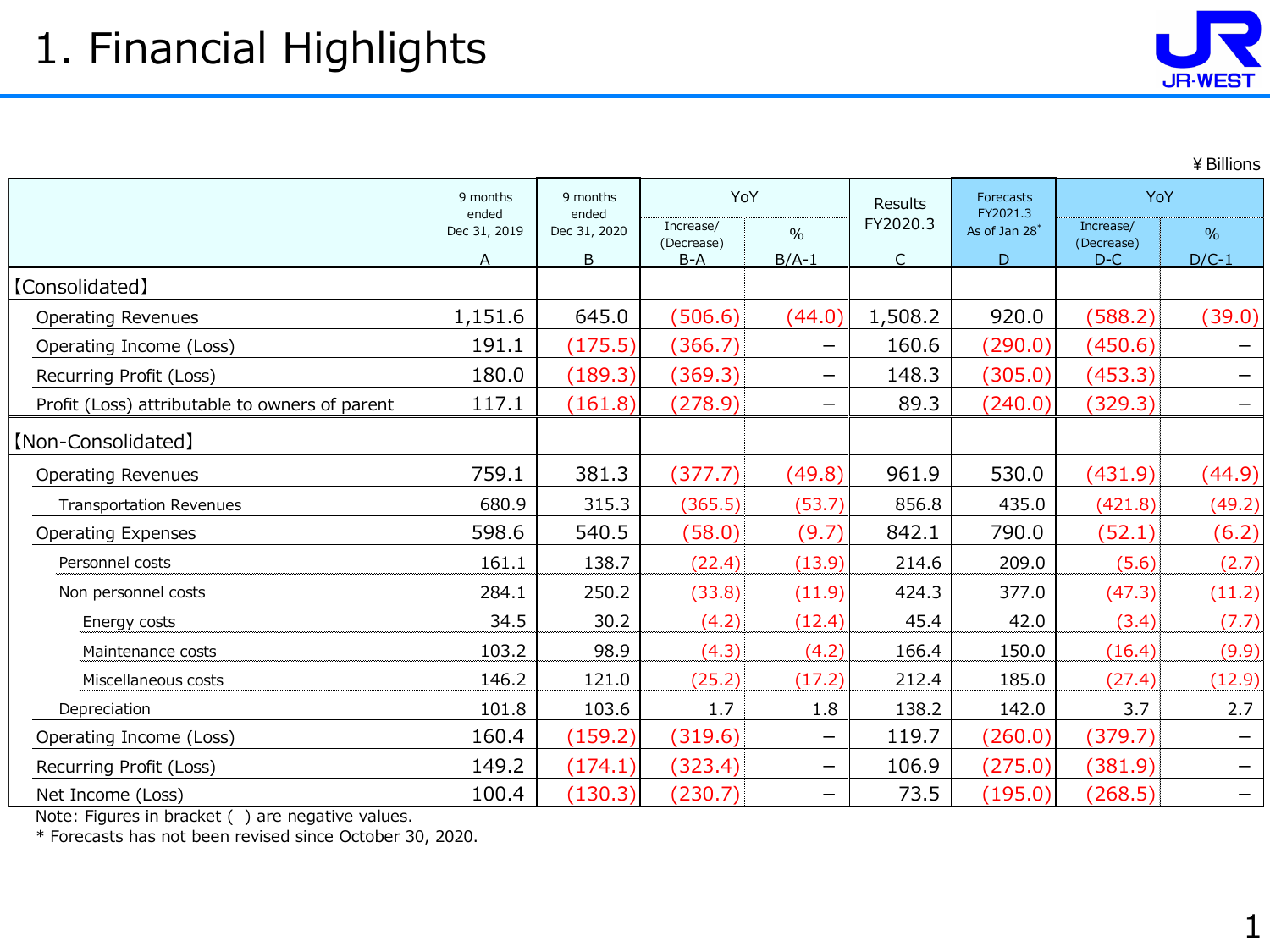## 2. Non-Consolidated Financial Results and Forecasts



|                                     |                   |                   |                         |                          |              |                              |                          | ¥ Billions        |
|-------------------------------------|-------------------|-------------------|-------------------------|--------------------------|--------------|------------------------------|--------------------------|-------------------|
|                                     | 9 months<br>ended | 9 months<br>ended | YoY                     |                          | Results      | <b>Forecasts</b><br>FY2021.3 | YoY                      |                   |
|                                     | Dec 31, 2019      | Dec 31, 2020      | Increase/<br>(Decrease) | $\frac{0}{0}$            | FY2020.3     | As of Jan 28                 | Increase/<br>(Decrease)  | $\frac{0}{0}$     |
|                                     | A                 | B                 | $B-A$                   | $B/A-1$                  | $\mathsf{C}$ | D.                           | $D-C$                    | $D/C-1$           |
| <b>Operating Revenues</b>           | 759.1             | 381.3             | (377.7)                 | (49.8)                   | 961.9        | 530.0                        | (431.9)                  | (44.9)            |
| Transportation revenues             | 680.9             | 315.3             | (365.5)                 | (53.7)                   | 856.8        | 435.0                        | (421.8)                  | (49.2)            |
| Other                               | 78.1              | 66.0              | (12.1)                  | (15.5)                   | 105.0        | 95.0                         | (10.0)                   | (9.6)             |
| <b>Operating Expenses</b>           | 598.6             | 540.5             | (58.0)                  | (9.7)                    | 842.1        | 790.0                        | (52.1)                   | (6.2)             |
| Personnel costs                     | 161.1             | 138.7             | (22.4)                  | (13.9)                   | 214.6        | 209.0                        | (5.6)                    | (2.7)             |
| Non personnel costs                 | 284.1             | 250.2             | (33.8)                  | (11.9)                   | 424.3        | 377.0                        | (47.3)                   | (11.2)            |
| Energy costs                        | 34.5              | 30.2              | (4.2)                   | (12.4)                   | 45.4         | 42.0                         | (3.4)                    | (7.7)             |
| Maintenance costs                   | 103.2             | 98.9              | (4.3)                   | (4.2)                    | 166.4        | 150.0                        | (16.4)                   | (9.9)             |
| Miscellaneous costs                 | 146.2             | 121.0             | (25.2)                  | (17.2)                   | 212.4        | 185.0                        | (27.4)                   | (12.9)            |
| Rental payments, etc.               | 21.2              | 20.6              | (0.6)                   | (2.9)                    | 28.4         | 28.0                         | (0.4)                    | (1.5)             |
| Taxes                               | 30.2              | 27.2              | (3.0)                   | (9.9)                    | 36.4         | 34.0                         | (2.4)                    | (6.7)             |
| Depreciation                        | 101.8             | 103.6             | 1.7                     | 1.8                      | 138.2        | 142.0                        | 3.7                      | 2.7               |
| Operating Income (Loss)             | 160.4             | (159.2)           | (319.6)                 |                          | 119.7        | (260.0)                      | (379.7)                  |                   |
| Non-operating revenues and expenses | (11.1)            | (14.9)            | (3.7)                   | 34.0                     | (12.7)       | (15.0)                       | (2.2)                    | 17.3              |
| Non-operating revenues              | 3.5               | 3.3               | (0.2)                   |                          | 7.5          | 7.0                          | (0.5)                    |                   |
| Non-operating expenses              | 14.7              | 18.2              | 3.5                     | $\overline{\phantom{0}}$ | 20.3         | 22.0                         | 1.6                      | $\qquad \qquad -$ |
| Recurring Profit (Loss)             | 149.2             | (174.1)           | (323.4)                 |                          | 106.9        | (275.0)                      | (381.9)                  | —                 |
| Extraordinary profit and loss, net  | (5.1)             | (3.2)             | 1.9                     | -                        | (1.1)        | (5.0)                        | (3.8)                    | $\qquad \qquad -$ |
| Extraordinary profit                | 6.5               | 6.8               | 0.2                     | -                        | 20.9         | -                            | —                        | $\qquad \qquad -$ |
| Extraordinary loss                  | 11.7              | 10.0              | (1.7)                   | $\overline{\phantom{0}}$ | 22.1         | $\overline{\phantom{0}}$     | $\overline{\phantom{0}}$ | $\qquad \qquad -$ |
| Net Income (Loss)                   | 100.4             | (130.3)           | (230.7)                 | —                        | 73.5         | (195.0)                      | (268.5)                  | —                 |

Note: Figures in bracket ( ) are negative values.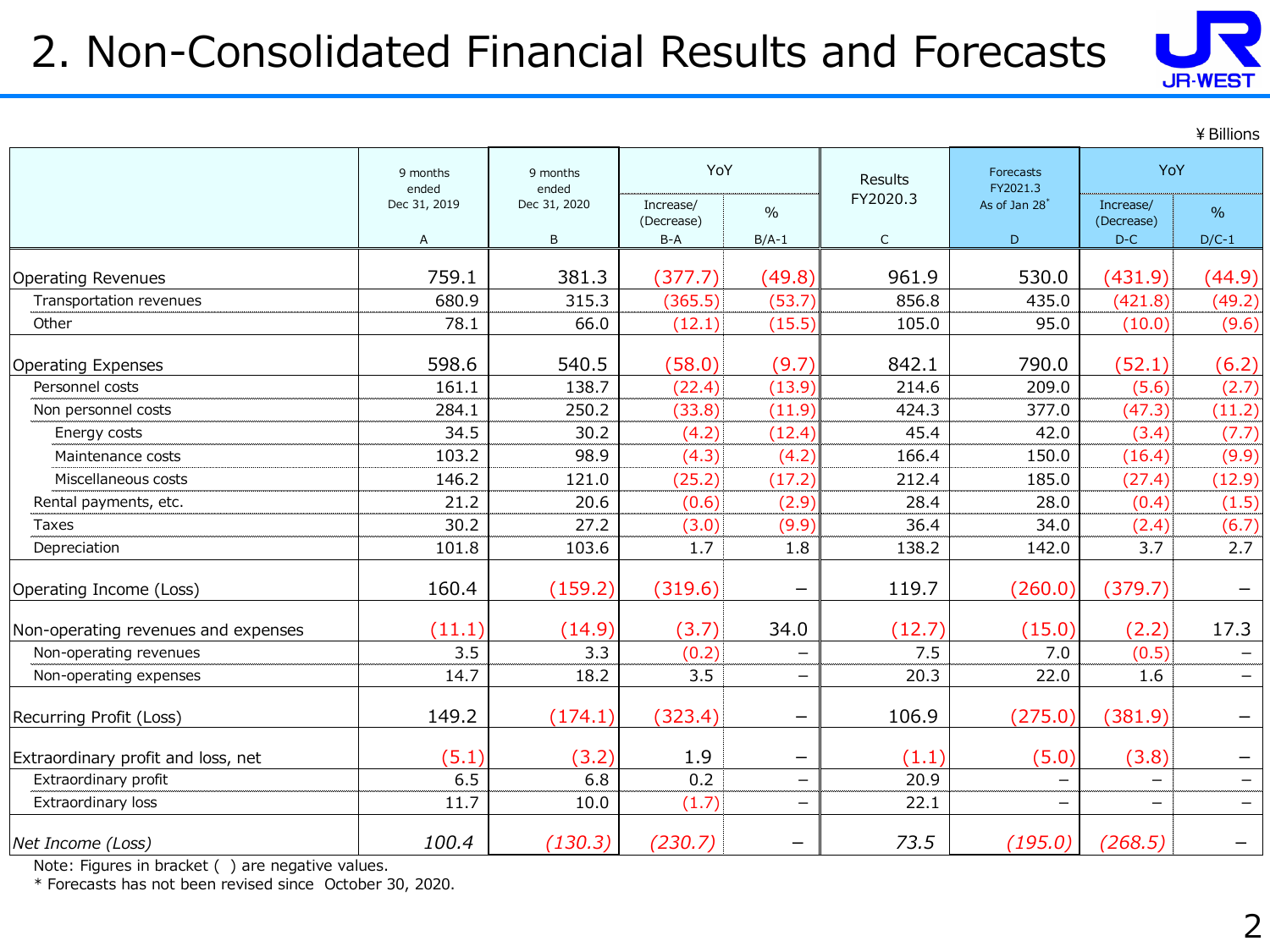#### 3. Major Factors of Increase/Decrease in Transportation Revenues



¥Billions

|                    |       |                               |        | Results for 9 months ended Dec 31,2020                       |         |
|--------------------|-------|-------------------------------|--------|--------------------------------------------------------------|---------|
| Transportation     |       | YoY                           |        | Major factors                                                |         |
| revenues           |       | Increase/(Decrease)<br>Amount | $\%$   |                                                              | Amount  |
|                    |       |                               |        | Fundamental trend 0.0%                                       |         |
|                    |       |                               |        | Special factors                                              |         |
|                    |       |                               |        | ·COVID-19 (Domestic)                                         | (215.1) |
| Shinkansen         | 124.6 | (230.9)                       |        | $(64.9)$ . Inbound                                           | (13.0)  |
|                    |       |                               |        | ·Rebound from pattern of weekdays and weekends (Golden Week) | (3.4)   |
|                    |       |                               |        | ·Rebound from typhoon No.19 (Hagibis)                        | 2.5     |
|                    |       |                               |        | etc.                                                         |         |
|                    |       |                               |        | Fundamental trend 0.0%                                       |         |
|                    |       |                               |        | Special factors                                              |         |
| Kansai Urban Area  |       | (94.5)                        |        | ·COVID-19 (Domestic)                                         | (84.2)  |
| (Kyoto-Osaka-      | 145.7 |                               |        | $(39.3)$ . Inbound                                           | (10.6)  |
| Kobe Area)         |       |                               |        | ·Rebound from pattern of weekdays and weekends (Golden Week) | (0.5)   |
|                    |       |                               |        | ·Rebound from typhoon No.19 (Hagibis)                        | 0.4     |
|                    |       |                               |        | etc.                                                         |         |
|                    |       |                               |        | Fundamental trend 0.0%                                       |         |
|                    |       |                               |        | Special factors                                              |         |
| Other              |       |                               |        | ·COVID-19 (Domestic)                                         | (37.3)  |
| lines              | 44.8  | (40.1)                        |        | $(47.2)$ . Inbound                                           | (2.4)   |
|                    |       |                               |        | ·Rebound from pattern of weekdays and weekends (Golden Week) | (0.4)   |
|                    |       |                               |        | ·Rebound from typhoon No.19 (Hagibis)                        | 0.0     |
|                    |       |                               |        | etc.                                                         |         |
| Conventional lines | 190.6 | (134.6)                       | (41.4) |                                                              |         |
| Total              | 315.3 | (365.5)                       | (53.7) |                                                              |         |

Note1: Revenues from luggage transportation are omitted due to the small amount.

Note2: The decline in transportation revenues attributable to the spread of the novel coronavirus infection (9 months ended December 31, 2020) is ¥362.8 billion, including the decline in inbound demand.

Note3: Figures in brackets () are negative values.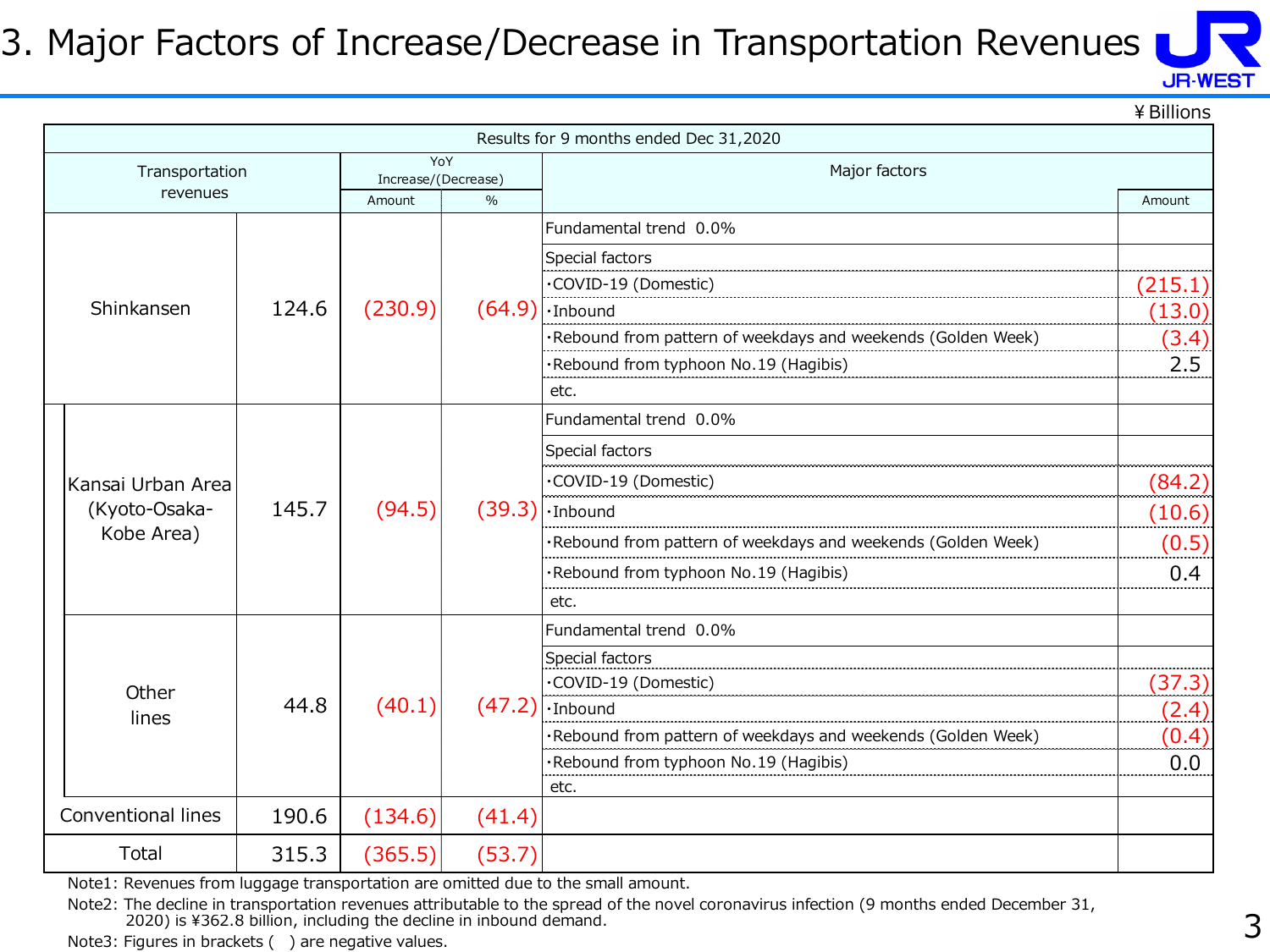

#### Transportation Revenues Passenger-Kilometers

|                                              |          |                                                         |                      |          |                                      |                      |          |                              | ¥ Billions            | Millions of passenger-kilometers                        |          |                        |          |                                      |                        |
|----------------------------------------------|----------|---------------------------------------------------------|----------------------|----------|--------------------------------------|----------------------|----------|------------------------------|-----------------------|---------------------------------------------------------|----------|------------------------|----------|--------------------------------------|------------------------|
|                                              |          | Results for 9 months ended Dec 31<br>$(4/1 \sim 12/31)$ |                      |          | 3 months (3Q)<br>$(10/1 \sim 12/31)$ |                      | FY2020.3 | FY2021.3<br><b>Forecasts</b> | YoY                   | Results for 9 months ended Dec 31<br>$(4/1 \sim 12/31)$ |          |                        |          | 3 months (3Q)<br>$(10/1 \sim 12/31)$ |                        |
|                                              | FY2020.3 | FY2021.3                                                | YoY                  | FY2020.3 | FY2021.3                             | YoY                  | Results  | As of Jan 28                 |                       | FY2020.3                                                | FY2021.3 | YoY                    | FY2020.3 | FY2021.3                             | YoY                    |
| Total                                        | 680.9    | 315.3                                                   | (365.5)<br>(53.7%)   | 227.9    | 132.7                                | (95.1)<br>(41.7%)    | 856.8    | 435.0                        | (421.8)<br>$(49.2\%)$ | 46,324                                                  | 25,951   | (20, 373)<br>$(44.0\%$ | 15,339   | 10,101                               | (5, 238)<br>$(34.1\%)$ |
| Shinkansen                                   | 355.6    | 124.6                                                   | (230.9)<br>(64.9%    | 120.2    | 58.7                                 | (61.4)<br>$(51.1\%)$ | 441.2    | 170.0                        | (271.2)<br>(61.5%     | 16,656                                                  | 5,835    | (10, 820)<br>(65.0%    | 5,680    | 2,806                                | (2,873)<br>$(50.6\%)$  |
| Commuter<br>Passes                           | 8.6      | 7.7                                                     | (0.8)<br>(10.0%      | 2.8      | 2.5                                  | (0.2)<br>(9.8%       | 11.4     |                              |                       | 674                                                     | 593      | (80)<br>(12.0%)        | 206      | 194                                  | (11)<br>(5.7%)         |
| Non-Commuter<br>Passes                       | 347.0    | 116.9                                                   | (230.0)<br>(66.3%)   | 117.3    | 56.1                                 | (61.2)<br>$(52.1\%)$ | 429.8    | —                            |                       | 15,981                                                  | 5,241    | (10, 739)<br>(67.2%)   | 5,473    | 2,611                                | (2,861)<br>(52.3%      |
| <b>Conventional Lines</b>                    | 325.2    | 190.6                                                   | (134.6)<br>(41.4%    | 107.6    | 74.0                                 | (33.6)<br>(31.3%)    | 415.6    | 265.0                        | (150.6)<br>(36.2%)    | 29,668                                                  | 20,115   | (9, 552)<br>(32.2%)    | 9,659    | 7,295                                | (2, 364)<br>(24.5%)    |
| Commuter<br>Passes                           | 107.9    | 89.0                                                    | (18.9)<br>(17.5%)    | 35.9     | 30.5                                 | (5.3)<br>$(15.0\%)$  | 142.0    | —                            |                       | 17,678                                                  | 14,516   | (3, 162)<br>(17.9%)    | 5,641    | 4,848                                | (793)<br>$(14.1\%)$    |
| Non-Commuter<br><u>Passes</u>                | 217.3    | 101.6                                                   | (115.7)<br>(53.2%    | 71.7     | 43.4                                 | (28.2)<br>$(39.4\%)$ | 273.6    |                              |                       | 11,989                                                  | 5,599    | (6, 389)<br>$(53.3\%)$ | 4,017    | 2,446                                | (1, 571)<br>$(39.1\%)$ |
| Kansai Urban Area<br>(Kyoto-Osaka-Kobe Area) | 240.3    | 145.7                                                   | (94.5)<br>(39.3%)    | 79.1     | 55.7                                 | (23.3)<br>(29.5%)    | 307.5    | 206.0                        | (101.5)<br>(33.0%     | 23,172                                                  | 15,907   | (7, 265)<br>(31.4%)    | 7,530    | 5,756                                | (1,774)<br>(23.6%)     |
| Commuter<br>Passes                           | 89.0     | 72.8                                                    | (16.1)<br>$(18.2\%)$ | 29.6     | 25.0                                 | (4.6)<br>$(15.5\%)$  | 117.2    | $\overline{\phantom{m}}$     |                       | 14,556                                                  | 11,791   | (2,764)<br>(19.0%      | 4,664    | 3,971                                | (693)<br>(14.9%        |
| Non-Commuter<br>Passes                       | 151.2    | 72.9                                                    | (78.3)<br>(51.8%)    | 49.5     | 30.7                                 | (18.7)<br>(37.9%)    | 190.2    |                              |                       | 8,616                                                   | 4,115    | (4,500)<br>(52.2%)     | 2,866    | 1,784                                | (1,081)<br>(37.7%      |
| Other Lines                                  | 84.9     | 44.8                                                    | (40.1)<br>(47.2%)    | 28.4     | 18.2                                 | (10.2)<br>(36.1%)    | 108.1    | 59.0                         | (49.1)<br>(45.4%      | 6,495                                                   | 4,208    | (2, 287)<br>(35.2%)    | 2,128    | 1,538                                | (590)<br>(27.7%        |
| Commuter<br>Passes                           | 18.9     | 16.1                                                    | (2.7)<br>(14.5%)     | 6.2      | 5.5                                  | (0.7)<br>(12.3%)     | 24.7     | $\overline{\phantom{m}}$     |                       | 3,122                                                   | 2,724    | (397)<br>(12.7%)       | 977      | 876                                  | (100)<br>(10.3%)       |
| Non-Commuter<br>Passes                       | 66.0     | 28.6                                                    | (37.3)<br>(56.6%)    | 22.2     | 12.7                                 | (9.4)<br>(42.8%)     | 83.4     | -                            |                       | 3,372                                                   | 1,483    | (1,889)<br>$(56.0\%)$  | 1,151    | 661                                  | (489)<br>(42.5%)       |

Note: Figures in bracket ( ) are negative values.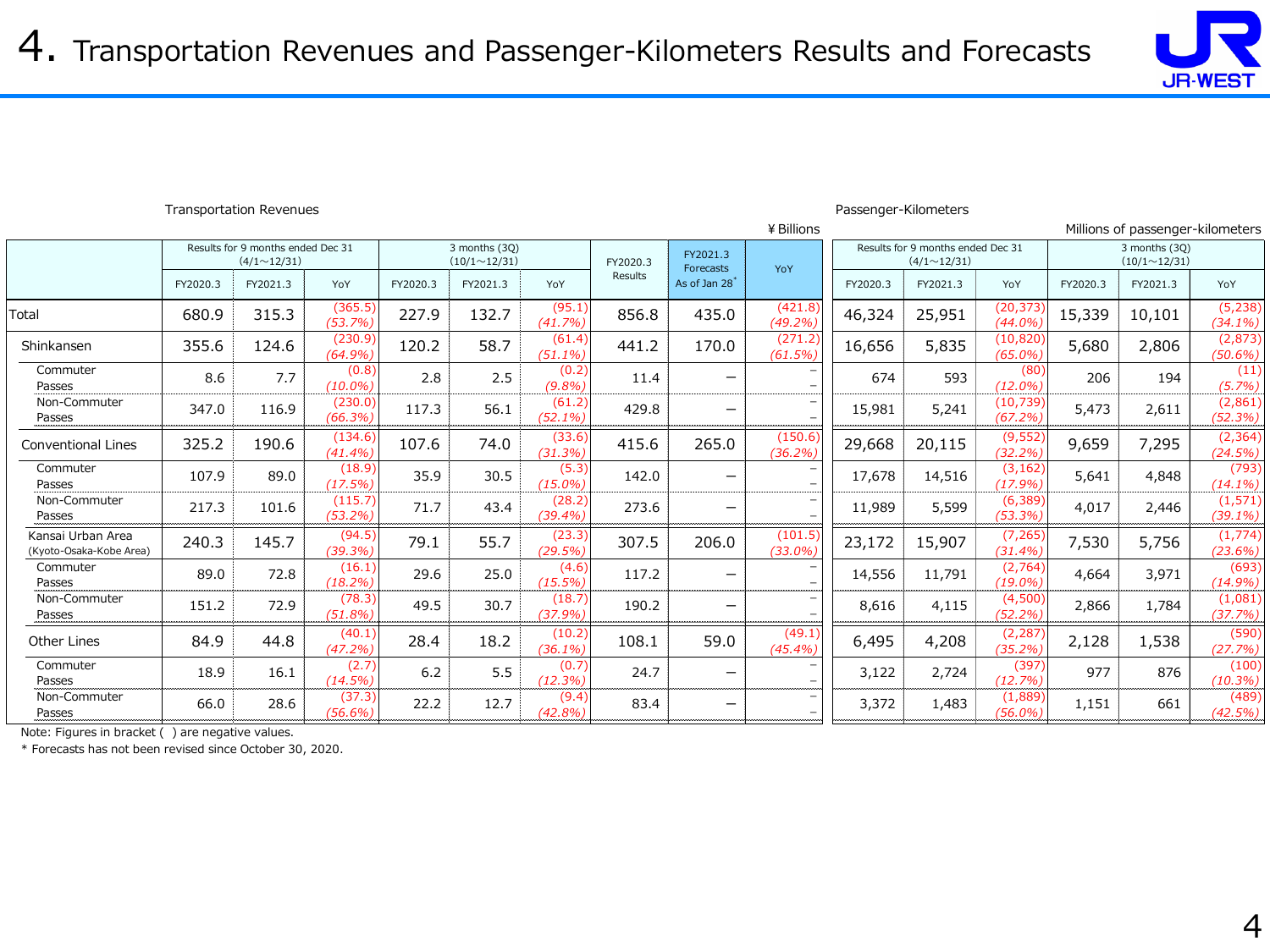#### 5. Major Factors of Increase/Decrease in Operating Expenses (Non-consolidated)

| <b>JR-WEST</b> |  |
|----------------|--|

¥Billions

Increase/ Therease) 96 Personnel costs  $138.7$   $(22.4)$   $(13.9)$   $\sum_{\text{Decrease in points}}$ ・Decrease in overtime payments, etc. Results for 9 months ended Dec 31,2020 YoY Major factors (YoY) Maintenance costs  $\begin{array}{|c|c|c|c|c|c|}\n\hline\n & 98.9 & (4.3) & (4.2) & \text{Derrace in persec in nearest estimate.} \n\end{array}$ ・Decrease in asset retirement cost, etc. Energy costs  $\begin{bmatrix} 30.2 & (4.2) & (12.4) \end{bmatrix}$ ・Decrease in passenger car-kilometer due to certain operational suspensions ・Decrease in adjustment amount for fuel cost, etc. Rental Payments, etc  $\vert$  20.6  $\vert$  (0.6) (2.9)  $\vert$  Kansai-airport line Miscellaneous costs  $\begin{vmatrix} 121.0 & (25.2) & (17.2) \end{vmatrix}$  . Decrease in sales commisions ・Decrease in advertising expenses, etc. Depreciation and Epreciation and  $\begin{array}{|c|c|c|c|c|}\n\hline\n103.6 & 1.7 & 1.8 & Full-year effect of new assets in operation during a  
FY2020.3 &\n\end{array}$  FY2020.3 Taxes  $\begin{array}{|c|c|c|c|c|}\n\hline\n27.2 & (3.0) & (9.9) \cdot$ Decrease in business tax on corporations Total 540.5 (58.0) (9.7)

Note: Figures in brackets ( ) are negative values.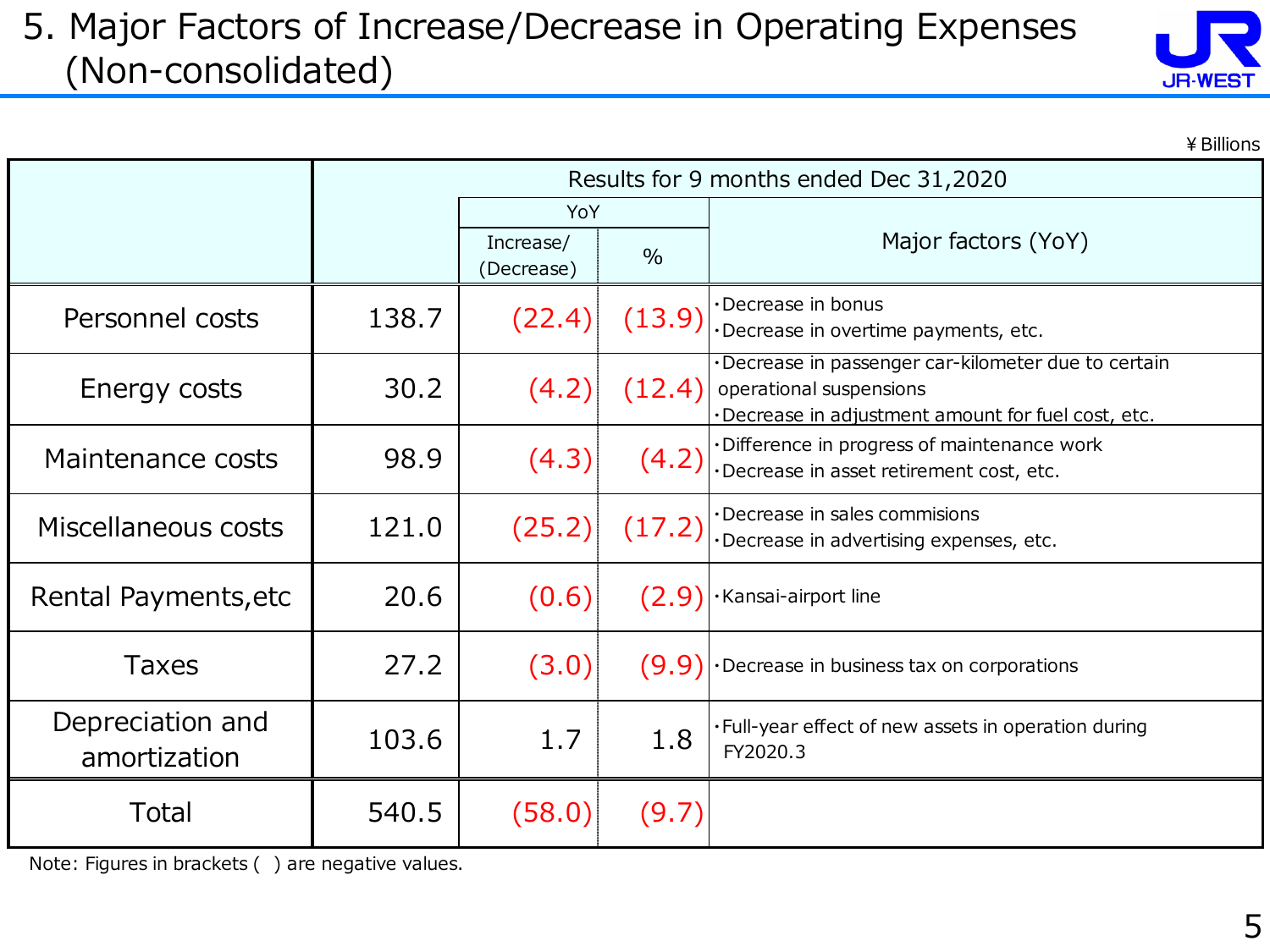## 6. Consolidated Financial Results and Forecasts



¥Billions

|                                                | 9 months<br>ended | 9 months<br>ended | YoY                              |                          | Results                  | Forecasts<br>FY2021.3          | YoY                              |                          |
|------------------------------------------------|-------------------|-------------------|----------------------------------|--------------------------|--------------------------|--------------------------------|----------------------------------|--------------------------|
|                                                | Dec 31, 2019      | Dec 31, 2020<br>B | Increase/<br>(Decrease)<br>$B-A$ | $\frac{0}{0}$<br>$B/A-1$ | FY2020.3<br>$\mathsf{C}$ | As of Jan 28 <sup>*</sup><br>D | Increase/<br>(Decrease)<br>$D-C$ | $\%$<br>$D/C-1$          |
|                                                | A                 |                   |                                  |                          |                          |                                |                                  |                          |
| <b>Operating Revenues</b>                      | 1,151.6           | 645.0             | (506.6)                          | (44.0)                   | 1,508.2                  | 920.0                          | (588.2)                          | (39.0)                   |
| <b>Operating Expenses</b>                      | 960.5             | 820.6             | (139.8)                          | (14.6)                   | 1,347.5                  | 1,210.0                        | (137.5)                          | (10.2)                   |
| Operating Income (Loss)                        | 191.1             | (175.5)           | (366.7)                          |                          | 160.6                    | (290.0)                        | (450.6)                          |                          |
| Non-operating revenues and expenses            | (11.1)            | (13.7)            | (2.5)                            | 23.3                     | (12.2)                   | (15.0)                         | (2.7)                            | 22.2                     |
| Non-operating revenues                         | 4.1               | 6.3               | 2.2                              | $\qquad \qquad -$        | 8.8                      | 10.0                           | 1.1                              |                          |
| Non-operating expenses                         | 15.2              | 20.0              | 4.8                              | $\qquad \qquad -$        | 21.1                     | 25.0                           | 3.8                              | $\overline{\phantom{m}}$ |
| Recurring Profit (Loss)                        | 180.0             | (189.3)           | (369.3)                          | $\overline{\phantom{0}}$ | 148.3                    | (305.0)                        | (453.3)                          |                          |
| Extraordinary profit and loss, net             | (6.7)             | (9.6)             | (2.9)                            | $\qquad \qquad -$        | (7.6)                    | (10.0)                         | (2.3)                            |                          |
| Extraordinary profit                           | 7.7               | 11.8              | 4.0                              | —                        | 23.0                     |                                |                                  | —                        |
| Extraordinary loss                             | 14.4              | 21.4              | 7.0                              | $\qquad \qquad -$        | 30.7                     |                                | $\overline{\phantom{m}}$         | —                        |
| Profit (Loss) attributable to owners of parent | 117.1             | (161.8)           | (278.9)                          | $\overline{\phantom{0}}$ | 89.3                     | (240.0)                        | (329.3)                          |                          |
| Comprehensive Income                           | 119.6             |                   | $(167.8)$ $(287.5)$              | —                        | 87.0                     |                                |                                  |                          |

Note: Figures in bracket ( ) are negative values.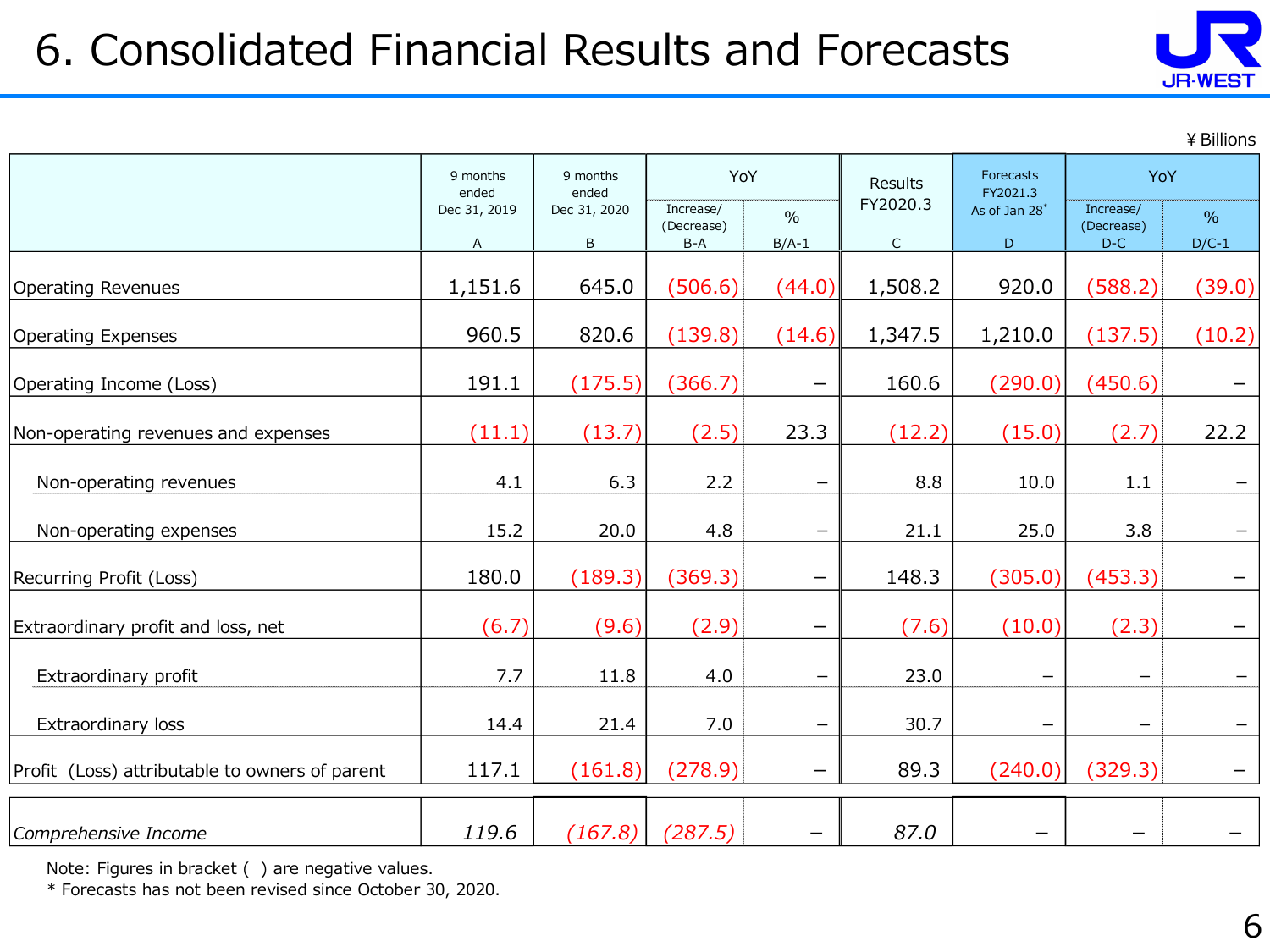### 7. Consolidated Financial Results and Forecasts (Segment Information)



|                                                     |                   |                   |                         |                          |              |                              |                         | ¥ Billions                     |
|-----------------------------------------------------|-------------------|-------------------|-------------------------|--------------------------|--------------|------------------------------|-------------------------|--------------------------------|
|                                                     | 9 months<br>ended | 9 months<br>ended | YoY                     |                          | Results      | <b>Forecasts</b><br>FY2021.3 | YoY                     |                                |
|                                                     | Dec 31, 2019      | Dec 31, 2020      | Increase/<br>(Decrease) | $\%$                     | FY2020.3     | As of Jan $28^{*1}$          | Increase/<br>(Decrease) | $\%$                           |
|                                                     | Α                 | B                 | $B-A$                   | $B/A-1$                  | $\mathsf{C}$ | D                            | $D-C$                   | $D/C-1$                        |
| Operating Revenues <sup>*2</sup>                    | 1,151.6           | 645.0             | (506.6)                 | (44.0)                   | 1,508.2      | 920.0                        | (588.2)                 | (39.0)                         |
| Transportation                                      | 738.2             | 357.7             | (380.5)                 | (51.5)                   | 933.4        | 499.0                        | (434.4)                 | (46.5)                         |
| Retail                                              | 177.4             | 106.2             | (71.2)                  | (40.1)                   | 226.0        | 144.0                        | (82.0)                  | (36.3)                         |
| Sales of goods and food services                    | 121.3             | 68.5              | (52.7)                  | (43.5)                   | 154.2        | 92.0                         | (62.2)                  | (40.4)                         |
| [Accommodation-oriented budget hotels] (restated)*3 | [12.0]            | [3.3]             | [(8.7)]                 | [(72.6)]                 | [14.6]       | [5.5]                        | [(9.1)]                 | [(62.5)]                       |
| <b>Department Stores</b>                            | 49.5              | 31.5              | (18.0)                  | (36.5)                   | 63.2         | 45.0                         | (18.2)                  | (28.9)                         |
| Real estate                                         | 110.9             | 100.6             | (10.2)                  | (9.3)                    | 165.1        | 146.0                        | (19.1)                  | (11.6)                         |
| Shopping center                                     | 46.8              | 33.3              | (13.5)                  | (28.9)                   | 61.1         | 47.0                         | (14.1)                  | (23.1)                         |
| Real estate lease and sale                          | 62.7              | 65.6              | 2.9                     | 4.7                      | 102.1        | 97.0                         | (5.1)                   | (5.1)                          |
| [Real estate sale] (restated)                       | [26.4]            | [29.2]            | [2.8]                   | [10.7]                   | [53.6]       | [48.0]                       | [(5.6)]                 | [(10.6)]                       |
| Other businesses                                    | 124.9             | 80.3              | (44.5)                  | (35.7)                   | 183.6        | 131.0                        | (52.6)                  | (28.7)                         |
| Hotel                                               | 30.5              | 12.2              | (18.3)                  | (60.0)                   | 37.3         | 18.0                         | (19.3)                  | (51.8)                         |
| Nippon Travel Agency                                | 30.4              | 9.8               | (20.5)                  | (67.5)                   | 42.3         | 17.0                         | (25.3)                  | (59.9)                         |
| Operating Income (Loss) <sup>*2</sup>               | 191.1             | (175.5)           | (366.7)                 | —                        | 160.6        | (290.0)                      | (450.6)                 | —                              |
| Transportation                                      | 149.8             | (173.6)           | (323.4)                 | —                        | 105.3        | (276.0)                      | (381.3)                 | $\equiv$                       |
| Retail                                              | 5.5               | (11.2)            | (16.7)                  | Ξ.                       | 3.8          | (16.0)                       | (19.8)                  | $\qquad \qquad \longleftarrow$ |
| Sales of goods and food services                    | 4.7               | (9.7)             | (14.4)                  | $\qquad \qquad -$        | 3.4          | (14.0)                       | (17.4)                  | $\overline{\phantom{m}}$       |
| Department stores                                   | 0.4               | (1.5)             | (2.0)                   | $\overline{\phantom{0}}$ | 0.2          | (2.0)                        | (2.2)                   | $\overline{\phantom{m}}$       |
| Real estate                                         | 28.8              | 23.2              | (5.5)                   | (19.4)                   | 34.9         | 25.0                         | (9.9)                   | (28.4)                         |
| Shopping center                                     | 7.2               | 2.0               | (5.2)                   | (72.2)                   | 7.5          | 0.0                          | (7.5)                   |                                |
| Real estate lease and sale                          | 15.7              | 15.2              | (0.4)                   | (3.1)                    | 19.8         | 17.0                         | (2.8)                   | (14.4)                         |
| Other businesses                                    | 5.5               | (13.6)            | (19.2)                  | -                        | 19.7         | (20.0)                       | (39.7)                  |                                |
| Hotel                                               | 0.7               | (8.1)             | (8.8)                   | $\overline{\phantom{0}}$ | (1.2)        | (12.0)                       | (10.7)                  | $\overline{\phantom{m}}$       |
| Nippon Travel Agency                                | (0.1)             | (9.5)             | (9.4)                   | $\qquad \qquad -$        | 1.0          | (14.0)                       | (15.0)                  | $\qquad \qquad -$              |

Note: Figures in bracket ( ) are negative values.

\*1 Forecasts has not been revised since October 30, 2020.

\*2 The breakdowns of operating revenues and operating income by each segment are the sums of those of major subsidiaries.

\*3 Figures in brackets 【 】 are the sales of accommodation-oriented budget hotel, "VIA INN", sales, excluding

Asakusa (other businesses segment), and Hiroshima Kanayamacho (other businesses segment) locations.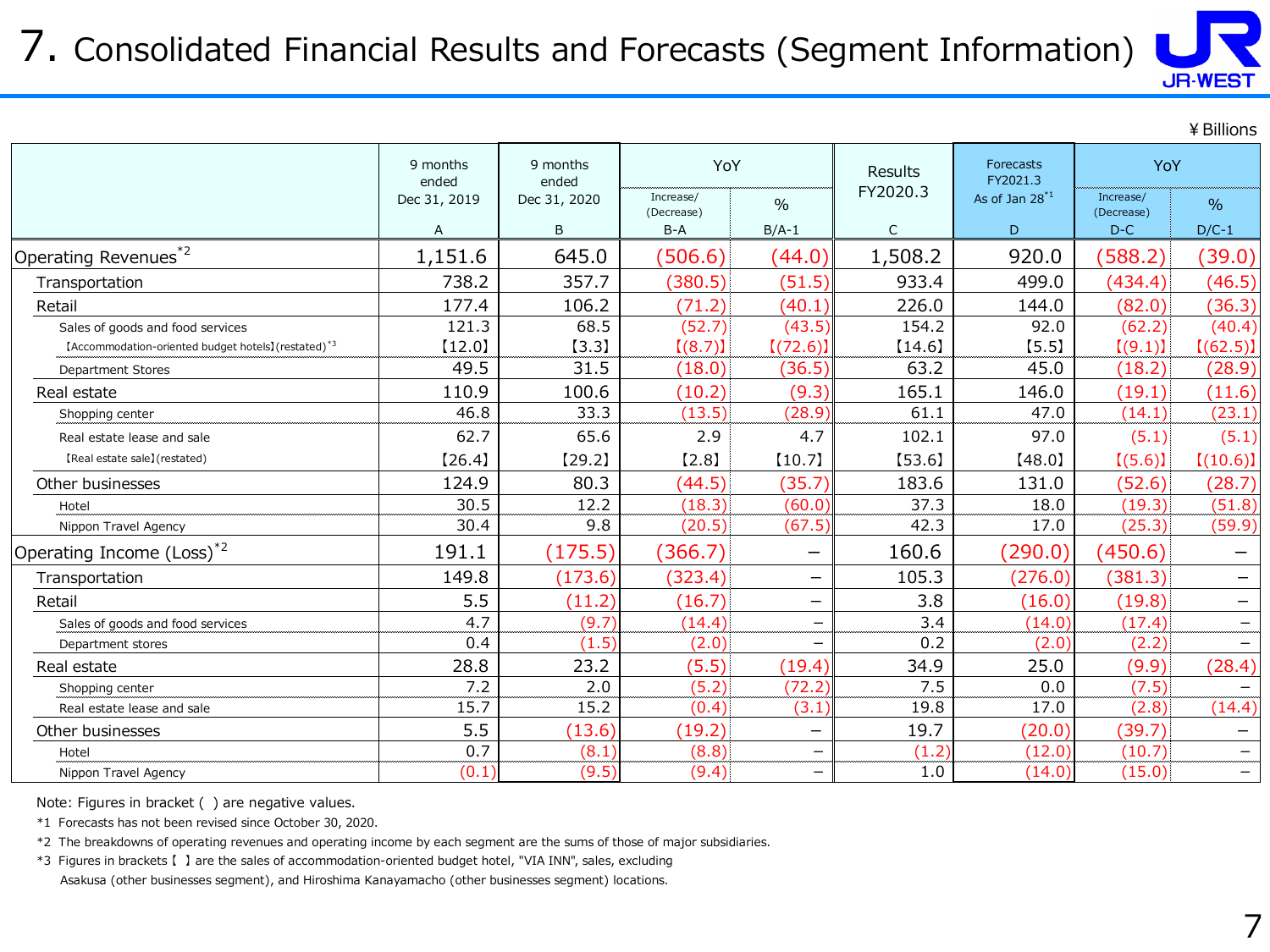#### 8. Major Factors of Increase/Decrease in Each Segment



\ Billions

|                         |                      |                           |       | Results for 9 months ended Dec 31,2020 |        |                                               |  |  |  |
|-------------------------|----------------------|---------------------------|-------|----------------------------------------|--------|-----------------------------------------------|--|--|--|
|                         |                      |                           |       |                                        | YoY    |                                               |  |  |  |
|                         |                      |                           |       | Increase/<br>(Decrease)                | $\%$   | Major factors (YoY)                           |  |  |  |
|                         | Sales of goods       | Operating Revenues        | 68.5  | (52.7)                                 | (43.5) |                                               |  |  |  |
| Retail                  | and food services    | Operating Loss            | (9.7) | (14.4)                                 |        | COVID-19, etc.                                |  |  |  |
|                         | Department stores    | Operating Revenues        | 31.5  | (18.0)                                 | (36.5) |                                               |  |  |  |
|                         |                      | Operating Loss            | (1.5) | (2.0)                                  |        |                                               |  |  |  |
|                         | Shopping center      | <b>Operating Revenues</b> | 33.3  | (13.5)                                 | (28.9) | COVID-19, etc.                                |  |  |  |
| Real estate             |                      | Operating Income          | 2.0   | (5.2)                                  | (72.2) |                                               |  |  |  |
|                         | Real estate lease    | Operating Revenues        | 65.6  | 2.9                                    | 4.7    | · Increase in number of residences sold, etc. |  |  |  |
|                         | and sale             | Operating Income          | 15.2  | (0.4)                                  |        | $(3.1)$ . Increase in depreciation, etc.      |  |  |  |
|                         | Hotel                | <b>Operating Revenues</b> | 12.2  | (18.3)                                 | (60.0) |                                               |  |  |  |
| <b>Other Businesses</b> |                      | <b>Operating Loss</b>     | (8.1) | (8.8)                                  |        | ·COVID-19, etc.                               |  |  |  |
|                         | Nippon travel agency | Operating Revenues        | 9.8   | (20.5)                                 | (67.5) |                                               |  |  |  |
|                         |                      | <b>Operating Loss</b>     | (9.5) | (9.4)                                  |        |                                               |  |  |  |

Note: Figures in brackets ( ) are negative values.

Operating revenues are the revenues from third parties ( = customers).

The breakdowns of operating revenues by each segment are the sums of revenues of major subsidiaries.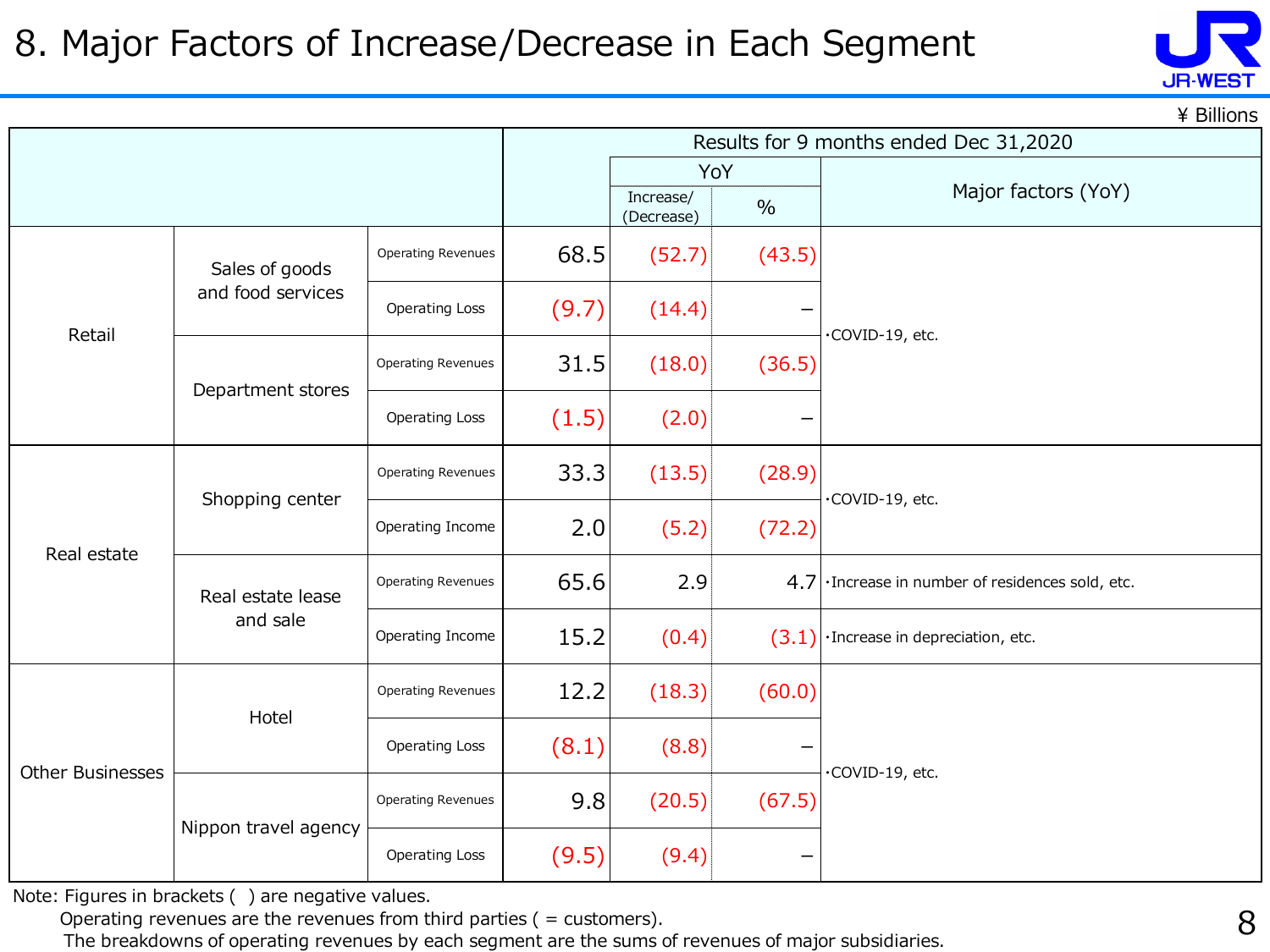

¥Billions

|                                        | As of Mar 31,<br>2020<br>A | As of Dec 31,<br>2020<br>B | <b>Difference</b><br>increase/<br>(decrease)<br>B-A |
|----------------------------------------|----------------------------|----------------------------|-----------------------------------------------------|
| <b>Assets</b>                          | 3,275.2                    | 3,520.4                    | 245.2                                               |
|                                        |                            |                            |                                                     |
| Liabilities                            | 2,052.1                    | 2,491.8                    | 439.7                                               |
| Net assets                             | 1,223.1                    | 1,028.5                    | (194.5)                                             |
| Balance of Long-term Debt and Payables | 1,018.9                    | 1,570.6                    | 551.7                                               |
| [Average interest rate (%) ]           | [1.79]                     | $[1.29]$                   | $(0.50)$ ]                                          |
| Shinkansen Purchase Liability          | 101.9                      | 101.4                      | (0.5)                                               |
| [Average interest rate (%) ]           | [6.55]                     | [6.55]                     | $\left[-\right]$                                    |
| <b>Bonds</b>                           | 544.9                      | 849.9                      | 305.0                                               |
| [Average interest rate (%) ]           | [1.48]                     | $\left[1.11\right]$        | $(0.37)$ ]                                          |
| Equity ratio $(\%)$                    | 34.1                       | 26.3                       | (7.8)                                               |
| Net assets per share $(*)$             | 5,847.27                   | 4,847.37                   | (999.90)                                            |

Note: Figures in bracket ( ) are negative values.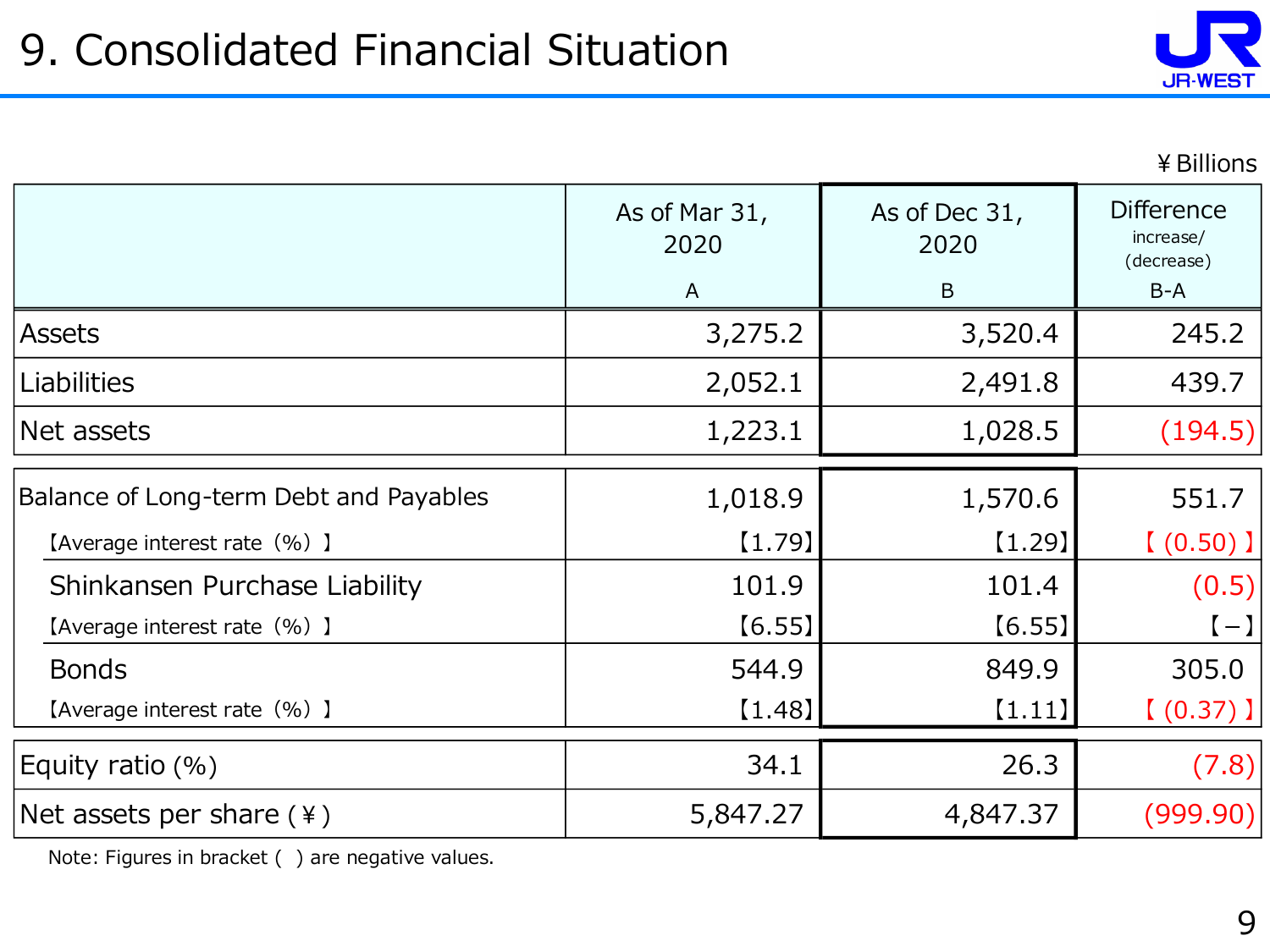## 10. Other Data



Persons, ¥Billions

|                                                      | 9 months ended<br>Dec 31, 2019 | 9 months ended<br>Dec 31, 2020 | <b>Results</b><br>FY2020.3 | Forecasts<br>FY2021.3<br>As of Jan 28 <sup>*1</sup> |
|------------------------------------------------------|--------------------------------|--------------------------------|----------------------------|-----------------------------------------------------|
| ROA (%, Consolidated)                                | 5.9                            |                                | 4.9                        |                                                     |
| ROE (%, Consolidated)                                | 10.5                           |                                | 8.1                        |                                                     |
| EBITDA (Consolidated) <sup>*2</sup>                  | 317.5                          | (47.1)                         | 332.2                      | (112.0)                                             |
| Depreciation (Consolidated)                          | 125.4                          | 127.5                          | 170.4                      | 177.0                                               |
| Capital Expenditures<br>(Consolidated, own fund)     | 125.0                          | 126.1                          | 254.5                      | 230.0                                               |
| Capital Expenditures<br>(Non-consolidated, own fund) | 83.7                           | 90.1                           | 176.2                      | 170.0                                               |
| Safety-related capital expenditures                  | 56.8                           | 53.7                           | 116.1                      | 100.0                                               |
| Dividends per share $(*)$                            | 95.0                           | 50.0                           | 182.5                      | 100.0                                               |

|                                       | 9 months ended<br>Dec 31, 2019                                                                                                                                                                                                 |        |        | 9 months ended<br>Dec 31, 2020 | Results<br>FY2020.3 |        | Forecasts<br>FY2021.3<br>As of Jan $28^{*1}$ |        |
|---------------------------------------|--------------------------------------------------------------------------------------------------------------------------------------------------------------------------------------------------------------------------------|--------|--------|--------------------------------|---------------------|--------|----------------------------------------------|--------|
|                                       | Consolidated   Non-Consolidated   Consolidated   Non-Consolidated   Consolidated   Non-Consolidated   Consolidated   Non-Consolidated   Non-Consolidated   Non-Consolidated   Non-Consolidated   Non-Consolidated   Non-Consol |        |        |                                |                     |        |                                              |        |
| No. of employees at the end of period | 48,636                                                                                                                                                                                                                         | 24,524 | 48,406 | 23,982                         | 48,323              | 24,439 |                                              |        |
| Financial Expenses, net               | (13.9)                                                                                                                                                                                                                         | (12.0) | (14.3) | (13.0)                         | (18.2)              | (16.7) | (19.0)                                       | (17.5) |
| Interest and dividend income          | 0.6                                                                                                                                                                                                                            | 2.4    | 0.8    | 2.1                            | 1.2                 | 2.6    | 1.0                                          | 2.5    |
| Interest expenses                     | 14.6                                                                                                                                                                                                                           | 14.5   | 15.2   | 15.1                           | 19.4                | 19.3   | 20.0                                         | 20.0   |

Note: Figures in bracket ( ) are negative values.

\*1 Forecasts has not been revised since October 30, 2020.

 $*2$  EBITDA = Operating Income (Loss) + Depreciation + Amortization of goodwill